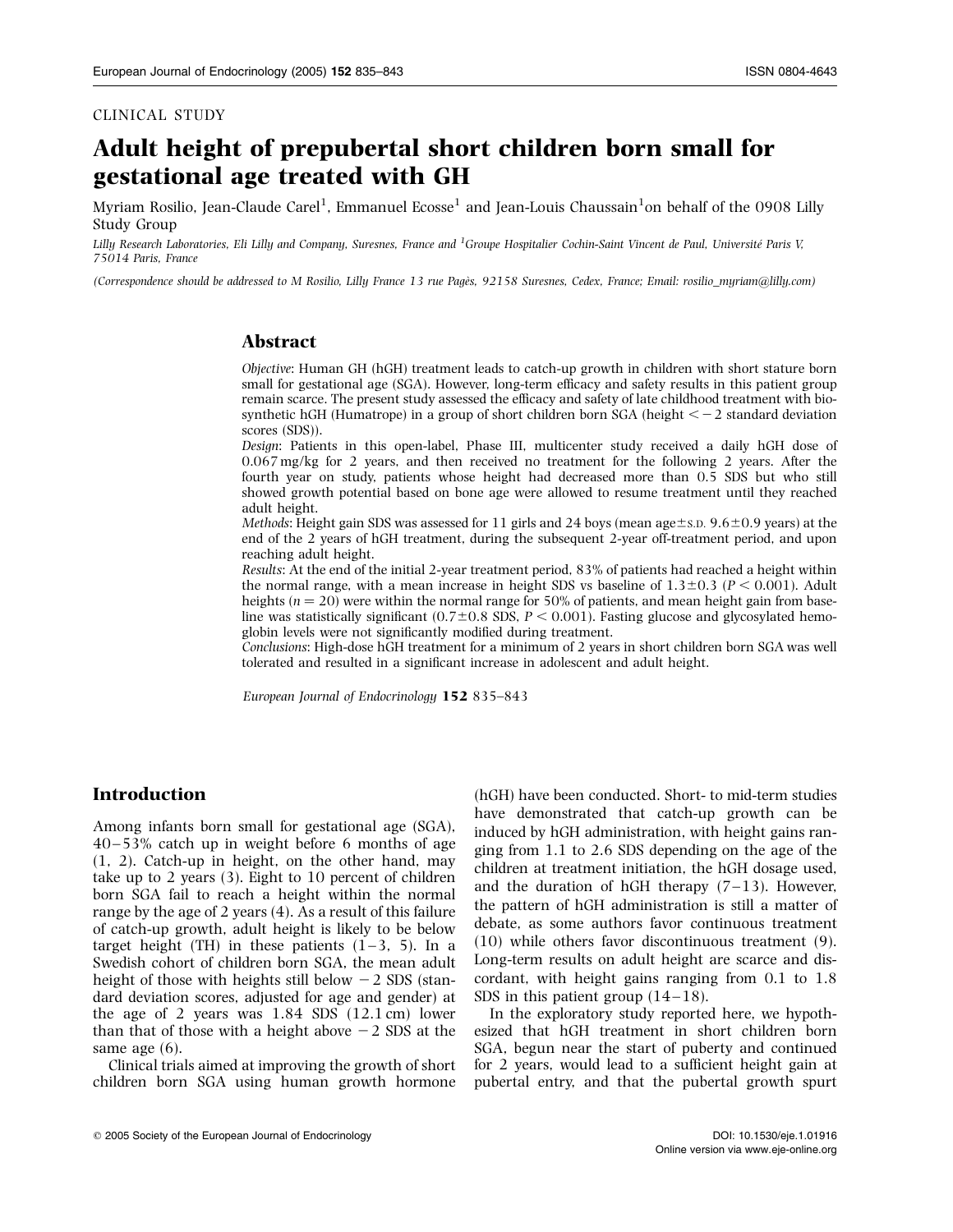would then enable these patients to maintain the treatment benefit and increase adult height.

## Patients and methods

The present open-label, Phase III, multicenter study was designed to assess the efficacy and safety of biosynthetic hGH (Humatrope, somatropin; Eli Lilly & Company, Suresnes, France) in a group of short children born SGA. The study was approved by the ethics committee of Paris Cochin prior to study initiation, and informed consent was obtained for each child participating in the trial. The study extended from April 1991 (first patient assigned to therapy) to September 2001 (last patient completed study).

## Study inclusion/exclusion criteria

The following inclusion criteria applied: chronological age (CA) 7 to  $\lt 9$  years for girls and 9 to  $\lt 11$  years for boys; height below  $-2$  s.p. (19); bone age (BA) less than or equal to CA (20); birth length below  $-2$ S.D. for gestational age (21); duration of pregnancy  $>$  36 weeks; parental height  $>$  or  $=$  160 cm (-2.5) s.p.) for the father and  $\ge$  or = 147 cm (-2.9 s.p.) for the mother (19); growth documented by two or three measurements during the 2 years prior to the study; and a normal response to a GH stimulation test. Patients were not included if they had previously received GH treatment or if they had any chronic disease or malformation.

## Treatment protocol

hGH was administered to all patients s.c. at a dose of 0.067 mg/kg per day (equivalent to 0.2 IU/kg per day) for 2 years, and treatment was then discontinued for the next 2 years; the period between initiation of hGH therapy and the end of the off-treatment period will henceforth be referred to as 'Period I'. After the fourth year on study, patients who lost more than 0.5 SDS in height during the 2 year off-treatment period and who still presented growth potential  $(BA < 12)$ years for girls or  $\leq$  14 years for boys) were allowed to resume hGH treatment at the same dose; the period between the point at which hGH treatment could be resumed and the last height measurement will henceforth be referred to as 'Period II'. Patients were followed, whether they had resumed treatment or not, until they reached adult height, defined as a height vel- $\text{ocity} \leq 1$  cm/year using two subsequent measurements taken at least 6 months apart (19), and/or BA  $\geq 16$ years for girls or  $\geq 18$  years for boys (22). If BA was not assessed at the last height measurement, the time from the last BA to the last height measurement was added to the last BA to derive an estimated BA (23, 24). Adult height SDS was calculated either based on

normative values for a CA of 18 years (referred to as SDS/age 18), regardless of the patient's actual CA at the time of adult height measurement, or as SDS/CA when actual CA was taken into consideration.

# Data collected

BA reading was performed centrally according to the method of Greulich & Pyle (20). Predicted height was calculated according to the method of Bayley & Pinneau (22). Pubertal development was evaluated according to the Tanner classification, and pubertal onset was defined as stable Tanner stage B2 for girls or Tanner stage G2 for boys (25). Insulin-like growth factor-I (IGF-I) was assayed centrally after acid/ethanol extraction at the Fondation de Recherche en Hormonologie (Fresnes, France). Mean normal IGF-I values for boys were  $0.61$  IU/ml for ages  $8-10$  years and 0.88 IU/ml for ages 10–14 years. Mean normal IGF-I values for girls were  $0.69$  IU/ml for ages  $8-10$  years and 1.28 IU/ml for ages 10–14 years. Fasting glucose and glycosylated hemoglobin (HbA1c) determinations were performed locally at each study center. Normal values ranged from 3.3 to 6.1 mmol/l for fasting glucose and 3.9 to 6.5% for HbA1c.

## Patient disposition (Fig. 1)

During study Period I, 35 patients (11 girls and 24 boys) recruited from seven centers in France were treated with hGH for 2 years. Of these patients, five presented with protocol violations: one patient did not meet the birth length criterion of  $<-2$  s.p. for gestational age (birth length  $= -1.44$  SDS); two patients did not meet the parental height criterion (one father's height was unknown, and one mother's height was equal to 146 cm); one patient presented with cardiac disease; and one patient had constitutional bone disease that was diagnosed later during the study. However, as we performed an intent-to-treat analysis, all those patients were kept in the efficacy and safety analyses.

Of the 35 patients, 29 continued on and completed the subsequent 2 year off-treatment period. During study Period II, seven patients resumed hGH therapy, while 17 were followed up without resuming therapy. For 20 of these patients (four who resumed hGH therapy and 16 who did not), adult height was obtained and analyzed at the end of the study. Fifteen patients were not included in the analysis for adult height for the following reasons: 12 were lost to follow-up during either Period I or II and were without documented adult height; one was excluded from the study because of prescription of gonadotropin-releasing hormone agonists; one discontinued from the study due to parental decision; and one was still growing at the time of final evaluation. As the latter two patients'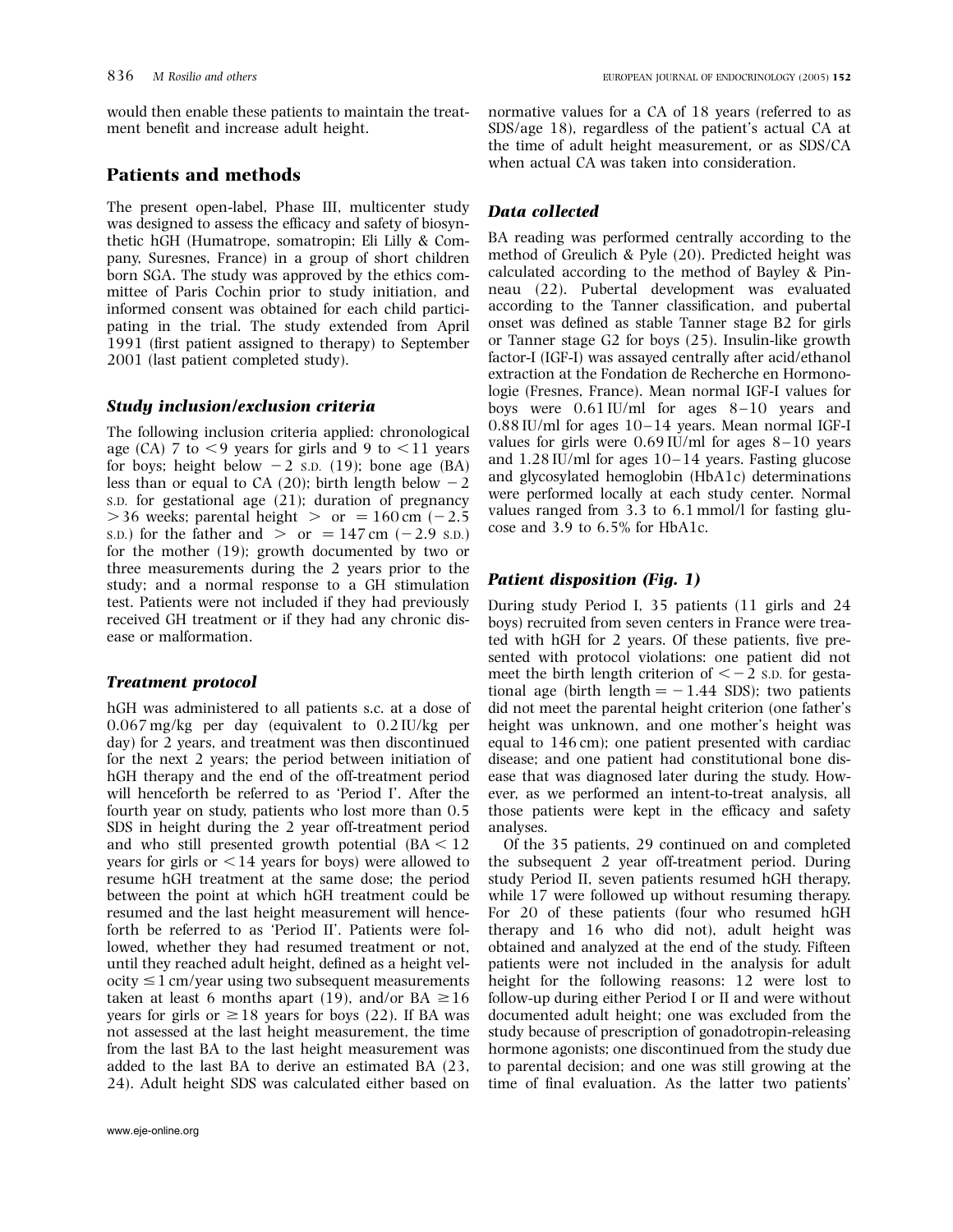

Figure 1 Patient disposition.  $Yr =$  follow-up year; AH = adult height,  $\overline{A}$ HNA = adult height not available. \*Cumulative number of patients lost to follow-up including the six lost between the end of treatment years 2 and 4.

adult heights were not documented, they have been included in the 'lost to follow-up' group on Fig. 1 for simplicity.

#### Data analysis

TH was calculated according to the method proposed by Ranke to account for assortative mating (26). Parental adjusted height SDS was calculated as the difference between actual height SDS and TH SDS.

Statistical evaluations were performed using the SAS 8.1 statistical package. Continuous data are summarized by number of values, mean, S.D., minimum and maximum. Categorical data are presented as numbers and percentages. For normally distributed variables, comparisons were made using a paired t-test. Otherwise, comparisons were made using the signed-rank statistic.

Three linear multiple regression models were developed to explain height gain in SDS at three endpoints, using demographic and auxological information as independent variables. Before each multivariate

analysis, bivariate analyses, in which Pearson's correlation coefficient r,  $r^2$ , and significance of relationship (P) were calculated to select potential variables for the models, were performed.

The first model was developed using a step-wise backward regression with an  $\alpha$  risk of 0.25. This value was used instead of the commonly used 0.05 due to the low number of observations ( $n = 35$ ).

Inspection of the distribution of Cook's statistic (27) was performed to detect each observation's influence on the estimated parameter. In cases of outlier observations distorting the model, these observations were excluded and a new model was evaluated.

## Results

# Period I

Height changes during Period I Patients' characteristics at birth and baseline are summarized in Table 1. During Period I, all patients received daily hGH therapy for  $2.3\pm0.1$  years (range:  $2.1 - 2.6$  years).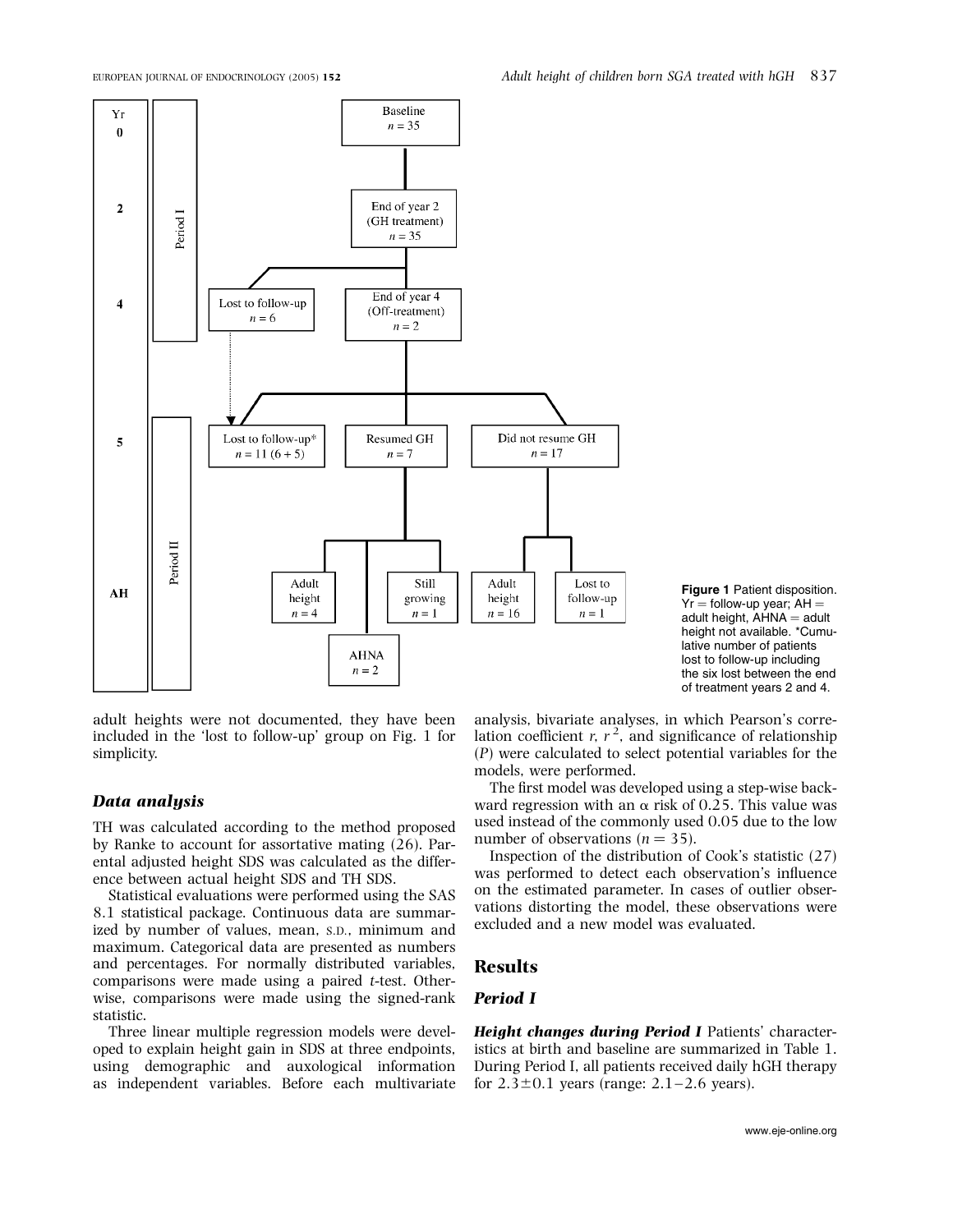**Table 1** Patients' characteristics at birth and at baseline ( $n = 35$ ).

| Variable                       | Mean $\pm$ s.p. | <b>Range</b> (min; max) |
|--------------------------------|-----------------|-------------------------|
| Birth length (SDS*)            | $-3.0 \pm 0.8$  | $-4.8$ ; $-1.4$         |
| Birth weight (SDS*)            | $-1.6 - 0.9$    | $-3.8;0.8$              |
| Gestational age (weeks)        | $39.5 \pm 1.4$  | 37:42                   |
| Target height (SDS)            | $-1.5 \pm 0.9$  | $-3.0;0.2$              |
| Height (SDS)                   | $-2.7 \pm 0.5$  | $-3.7: -1.8$            |
| Weight (SDS)                   | $-1.9 + 0.7$    | $-3.4; 5.9$             |
| Height velocity (cm/year)      | $4.7 \pm 0.7$   | 3.4:5.9                 |
| Height velocity (SDS)          | $-1.2 \pm 1.3$  | $-3.8;0.9$              |
| CA (years)                     | $9.6 \pm 0.9$   | 7.1; 11.0               |
| BA (years)                     | $7.7 \pm 1.3$   | 4.0; 10.0               |
| BA retardation (CA-BA) (years) | $1.7 + 1.1$     | $-0.2; 3.7$             |

\*Adjusted for gestational age.

A significant increase in height SDS/CA was observed at the end of the 2 year treatment period, with an SDS change from baseline of  $+1.3\pm0.3$  (P < 0.001; 95%) confidence interval (CI): 1.1 to 1.4 SDS). Patients had a mean height SDS of  $-1.4\pm 0.6$  (Fig. 2), which was very close to their mean TH  $(-1.5\pm0.9$  SDS), and 83% of patients had reached a height within the normal range for CA by the end of the 2 year treatment period. Preliminary analyses of these data have been previously published (28).

After the 2-year treatment period, patients were followed for 2 additional years without treatment. At the 4-year endpoint, change in height from baseline  $(1.1\pm0.4$  SDS) remained significant (P < 0.001, 95%) CI: 0.9 to 1.2 SDS), and 76% of patients had reached a height within the normal range for CA. However, the mean height had decreased significantly from  $-1.4\pm0.6$  SDS at the end of year 2 to  $-1.6\pm0.7$ SDS at the end of year  $4 (P = 0.0073)$ .

All children were prepubertal at baseline, and most of them entered puberty during Period I. By the end of the second year of the study, 46% of boys and girls had entered puberty, and this proportion increased to 93% of boys and girls by the end of the fourth year (78% of the girls and 100% of the boys). Mean age at pubertal onset for the patients followed until the end of period I was  $11.9\pm 0.9$  years for boys (n = 21; range: 10.0– 13.3 years) and  $10.5\pm0.8$  years for girls (n = 8; range:



Figure 2 Height SDS for CA during Period I without  $(\square)$  and with ( $\Box$ ) GH treatment. Significant level of change in height SDS vs baseline at 2 and 4 years;  $P < 0.001$ .

8.6 –11.1 years). Mean BA maturation progressed 2.3 years during the 2 years of treatment and 2.5 years during the subsequent 2 year off-treatment period.

IGF-I concentrations increased during hGH treatment from a baseline value of  $0.8\pm0.3$  IU/ml to  $1.7\pm0.6$  IU/ml, and then to  $1.5\pm0.4$  IU/ml, at the end of the first and second years of therapy respectively. These values remained stable at  $1.4\pm0.6$  U/ml during the third year of the study, despite the fact that patients were untreated.

Model for height gain at 2 years (Model 1) The model used to explain outcome after 2 years of hGH treatment is shown in Table 2 ( $r^2 = 0.6$ ). Lesser baseline BA retardation, greater baseline height velocity, and lower baseline IGF-I levels were associated with an increased height gain at 2 years. Other variables, including gender, gestational age, birth length, birth weight, weight, age at pubertal onset, age at baseline, TH, mother's height, father's height, and parental adjusted height SDS at baseline, were not associated with outcome in this model.

Model for height changes between years 2 and 4 (**Model 2**) The model used to explain height changes during the off-treatment period is shown in Table 3  $(r^2 = 0.75)$ . Baseline weight and male gender were positively associated with height SDS changes, while baseline BA retardation and height SDS gain at 2 years were inversely correlated with height SDS changes between years 2 and 4. As pubertal age is colinear to gender, it was not included in Model 2. Other variables not independently associated with height SDS changes during this period included TH, parental adjusted height SDS, height SDS, height velocity, mother's height, father's height, and IGF-I at baseline.

#### Period II

Height changes for patients entering Period II Twenty-four patients entered study Period II (starting at year 5 of the study): seven resumed hGH therapy

Table 2 Predictive factors for height gain in SDS at 2 years (Model 1).  $n = 24$ ,  $r^2 = 0.60$ .

| Variable                                  | Parameter<br>$estimate^{\dagger}$ | 95% confidence<br>interval | P      |
|-------------------------------------------|-----------------------------------|----------------------------|--------|
| BA retardation at<br>baseline (years)     | $-0.13$                           | $-0.23; -0.03$             | 0.0148 |
| Height at baseline<br>$(SDS/CA)$ †        | $-0.19$                           | $-0.34: -0.05$             | 0.15   |
| Height velocity at<br>baseline (cm/years) | 0.19                              | 0.02:0.35                  | 0.0373 |
| IGF-I at baseline (IU/ml)                 | $-0.74$                           | $-1.09: -0.39$             | 0.0007 |

 $<sup>†</sup>$  The regression coefficient represents the change in SDS per unit change</sup> in predictive variable. Height at baseline was maintained in the model as it may represent regression toward the mean.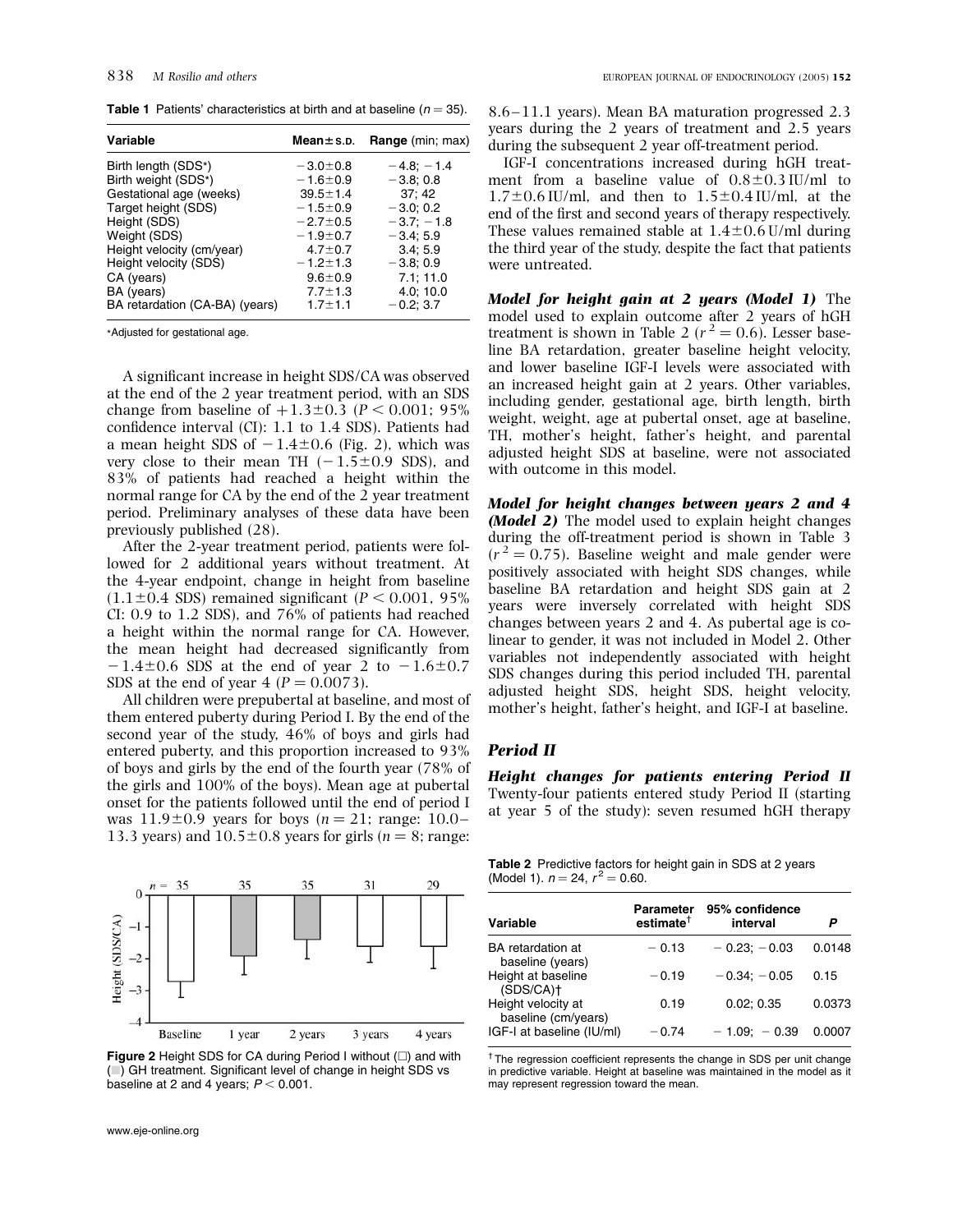| <b>Table 3</b> Predictive factors for change in height SDS between |  |  |
|--------------------------------------------------------------------|--|--|
| years 2 and 4 (Model 2). $n = 24$ , $r^2 = 0.75$ .                 |  |  |

| Variable                              | <b>Parameter</b><br>$estimate^{\dagger}$ | 95% confidence<br>interval | P        |
|---------------------------------------|------------------------------------------|----------------------------|----------|
| BA retardation at<br>baseline (years) | 0.07                                     | $-0.16; 0.03$              | 0.1878   |
| Height gain at<br>2 years (SDS/CA)    | 0.52                                     | $-0.85:-0.18$              | 0.0072   |
| Weight at baseline<br>(SDS/CA)        | 0.27                                     | 0.07; 0.47                 | 0.0159   |
| Gender (male $= 1$ )                  | 0.64                                     | 0.44:0.84                  | < 0.0001 |

<sup>†</sup> The regression coefficient represents the change in SDS per unit change in predictive variable. According to Cook's laws of statistics (27), data from one patient were not included in this model.

(three girls and four boys), while 17 did not (four girls and 13 boys). For patients who resumed hGH therapy, mean height SDS remained stable until last height measurement  $(-1.8\pm0.3$  SDS at year 5 vs  $-1.7\pm1.0$  SDS at last height measurement), which occurred  $7.1\pm1.0$  years after baseline measurement and after an additional treatment duration of 1.6 –0.8 years (range:  $0.5-2.4$  years). For patients who did not resume hGH therapy, height SDS decreased from  $-1.8\pm0.7$  at year 5 to  $-2.2\pm0.7$  at last height measurement, which occurred  $7.4\pm0.9$  years after baseline measurement.

Adult height Of 20 patients who reached adult height, four had resumed hGH therapy during Period II. For the adult height population, heights at the end of Period I were  $-1.8\pm0.6$  and  $-1.5\pm0.6$  SDS/CA for patients who resumed hGH therapy vs those who did not respectively. No difference in adult height was observed between the two groups  $(-2.1 \pm 1.2$  and  $-2.1 \pm 0.7$ SDS/age 18 for patients who resumed hGH therapy vs those who did not respectively). Adult heights were  $0.7\pm1.2$  SDS below the respective THs for both groups. Both groups have been analyzed together thereafter for adult height and their characteristics and outcomes are summarized by gender in Table 4. The overall height gains from baseline to adult height were  $0.7\pm0.8$  SDS/CA and  $0.5\pm0.8$  SDS/age 18  $(P = 0.01; 95\% \text{ CI: } 0.1 \text{ to } 0.9)$ . Height gain tended to be greater in girls than in boys  $(0.7\pm1.1 \text{ vs } 0.4\pm0.7$ SDS/age 18, not significant). Height gain during puberty was  $25.2 \pm 4.1$  cm for the 12 boys and  $21.3\pm3.9$  cm for the eight girls.

Height SDS and predicted adult height SDS reached a maximum at year 2 in the adult height population (Fig. 3a and b). When compared with predicted height at baseline (Fig. 3b), adult height improved significantly in girls (by  $+1.2 \pm 1.1$  SDS/age 18 (P = 0.018)) but not in boys  $(+0.2 \pm 0.9 \text{ SDS/age} 18 \text{ (P = NS)}).$ Altogether, 50% of these children reached an adult height within the normal range.

Model for gain at adult height (Model 3) In the final model (shown in Table 5), only three independent variables – BA at baseline, age at pubertal onset (S.D.), and baseline IGF-I – were found to be positively associated with adult height gain ( $r^2 = 0.76$ ). Other variables not significantly associated with adult height gain were parental adjusted height SDS, BA retardation, height velocity at baseline, weight at baseline, TH, father's height and mother's height.

Table 4 Characteristics of and outcomes for patients who were followed until adult height. Values are expressed as  $means \pm s.p.$ 

|                                                    | <b>Boys</b> $(n = 12^{T})$ | Girls $(n=8^{\ddagger})$ | Total $(n = 20)$ |
|----------------------------------------------------|----------------------------|--------------------------|------------------|
| At baseline                                        |                            |                          |                  |
| CA (years)                                         | $10.1 \pm 0.6$             | $8.9 \pm 0.6$            | $9.6 \pm 0.9$    |
| Height (SDS)                                       | $2.6 \pm 0.4$              | $-2.6 \pm 0.6$           | $-2.6 \pm 0.5$   |
| Predicted adult height (SDS)                       | $-2.3 \pm 0.8$             | $-2.9 \pm 0.7$           | $-2.6 \pm 0.8$   |
| Target height (SDS)                                | $-1.4 \pm 1.0$             | $-1.4 \pm 0.7$           | $-1.4 \pm 0.9$   |
| Parental adjusted height (SDS/age 18)              | $-1.2 \pm 1.2$             | $-1.2 \pm 1.1$           | $-1.2 \pm 1.1$   |
| During Period I                                    |                            |                          |                  |
| Height at 2 years (SDS)                            | $-1.4 \pm 0.4$             | $-1.2 \pm 0.6$           | $-1.3 \pm 0.4$   |
| Height at 4 years (SDS)                            | $-1.3 \pm 0.4$             | $-1.9 + 0.7$             | $-1.5 \pm 0.6$   |
| At adult height measurement                        |                            |                          |                  |
| CA (years)                                         | $18.0 \pm 1.10$            | $16.2 \pm 1.0$           | $17.3 \pm 1.3$   |
| Height (cm)                                        | $161.2 \pm 3.7$            | $152.5 \pm 5.9$          |                  |
| Height (SDS/CA)                                    | $-2.2 \pm 0.6$             | $-1.7 \pm 1.0$           | $-2.0 \pm 0.8$   |
| Height - baseline height (SDS/CA)                  | $0.5 + 0.7$                | $0.9 + 0.9$              | $0.7 \pm 0.8**$  |
| Height (SDS/age 18)                                | $-2.2 \pm 0.6$             | $-1.9 \pm 1.1$           | $-2.1 \pm 0.8$   |
| Height - baseline height (SDS/age 18)              | $0.4 \pm 0.7$              | $0.7 \pm 1.1$            | $0.5 \pm 0.8*$   |
| Height – predicted height at baseline (SDS/age 18) | $0.2 \pm 0.9$              | $1.2 \pm 1.1$            | $0.6 + 1.1$      |
| Parental adjusted height (SDS/age 18)              | $-0.8 \pm 1.1$             | $-0.3 \pm 1.3$           | $-0.7 \pm 1.2$   |

† Two of 12 boys resumed hGH treatment.

‡ Two of eight girls resumed hGH treatment.

 $*P = 0.01; *P < 0.001.$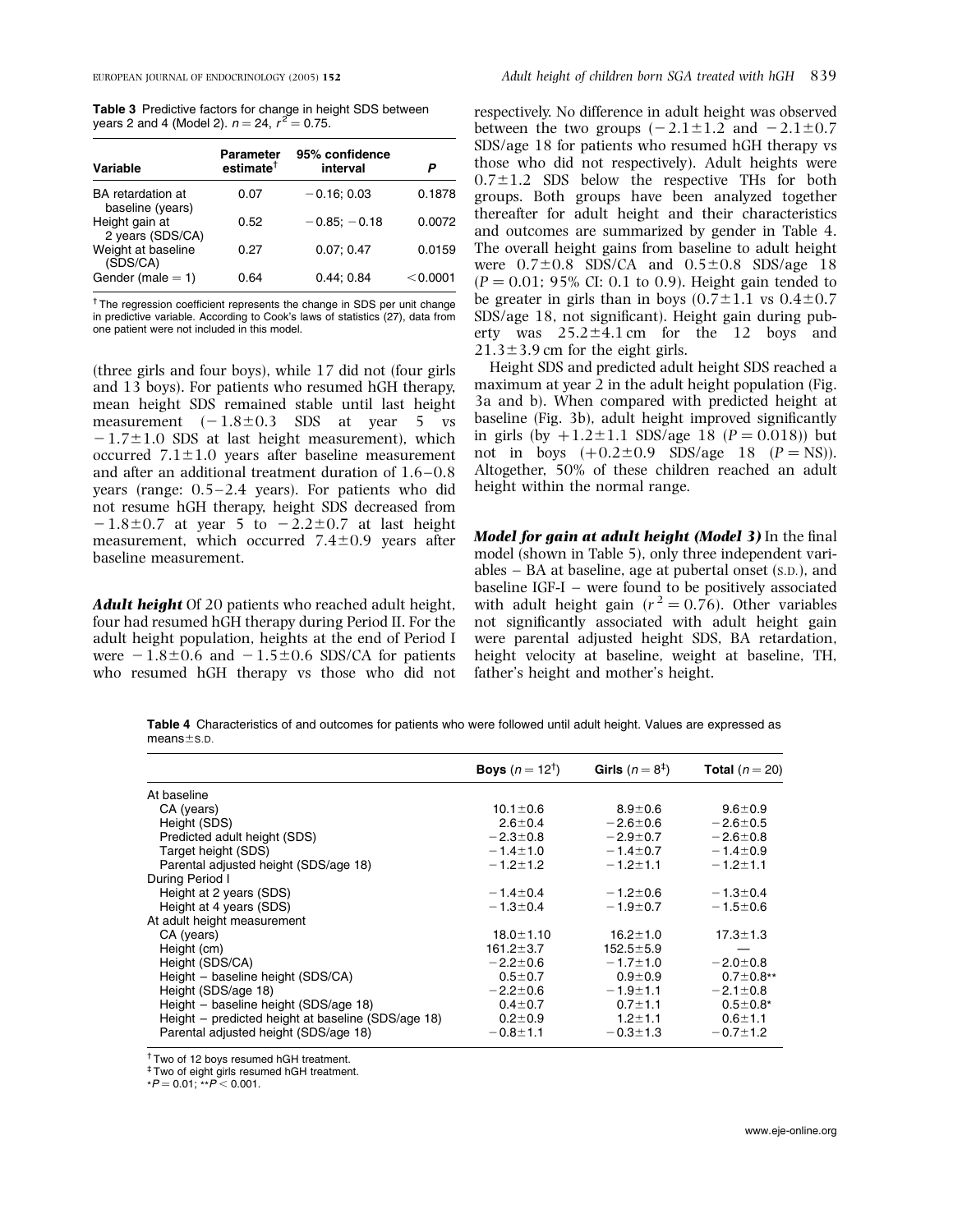

Figure 3 (A) Height SDS for patients who were followed until adult height  $(n = 20)$ . (B) Predicted height SDS vs actual adult height for patients who were followed until adult height ( $n = 20, 8$ ) girls and 12 boys).  $\Box$  boys;  $\Box$  girls. †, adult height, predicted height and target height expressed as SDS/age 18.

## Adverse events

Treatment-emergent adverse events and serious adverse events were reported for 30 and 13 patients respectively. One death from suicide occurred approximately 4 years after the patient had completed hGH treatment and was not considered by the investigator to be related to the study drug. The remaining adverse events reported during this study were typical for children and were not considered to be related to hGH treatment. Additionally, there were no relevant changes in clinical laboratory parameters that were considered to be related to hGH treatment. In particular, neither fasting blood glucose levels (baseline:  $4.8\pm0.6$  mmol/l; at year 2: 4.6 $\pm$ 0.5 mmol/l;  $P = 0.132/n = 31$ ) nor HbA1c values (baseline:  $4.9\pm0.5$ %; at year 2:  $5.1\pm0.6$ %; at year 4:  $5.1 \pm 0.3\%$ ;  $P = 0.078/n = 33$ ) were altered by hGH treatment. None of the children developed diabetes during the observation period (median  $= 5.2$  years, range: 1.9–9.4 years).

# Discussion

The present study addresses the short- and long-term effects of supra-physiological doses of hGH administered in late childhood to children with short stature born

Table 5 Predictive factors for gain of adult height (Model 3).  $n = 13$ ,  $r^2 = 0.75$ .

| Variable                                                    | Parameter<br>$estimate^{\dagger}$ | 95% confidence<br>interval  | P                 |
|-------------------------------------------------------------|-----------------------------------|-----------------------------|-------------------|
| BA at baseline (years)<br>Age at onset of<br>puberty (S.D.) | 0.37<br>0.64                      | $-0.10; -0.64$<br>0.35:0.93 | 0.008<br>< 0.0021 |
| IGF-I at baseline<br>(IU/ml)                                | $-1.19$                           | $-2.09; -0.30$              | 0.0284            |

<sup>†</sup> The regression coefficient represents the change in SDS per unit change in predictor.

SGA. A significant increase in height SDS was achieved after 2 years of treatment, bringing the patients close to their respective THs. During the period of treatment discontinuation (study years  $2-4$ ), the initial catchdown observed was of limited magnitude, and twothirds of the patients maintained a height within the normal range.

The present study is particularly valuable since it reports adult heights in 20 out of 35 children included in the trial. The gains in adult height compared with baseline were  $0.7\pm0.9$  SDS/CA and  $0.5\pm0.9$  SDS/age 18 for the adult height population. This modest result, which was achieved after a mean treatment duration of less than 3 years and after discontinuation of treatment several years before adult height measurement for 80% of the cohort, has questionable clinical significance and raises the question of the role of hGH treatment vs spontaneous catch-up. However, the design of the study with discontinuous therapy aimed at testing the effect of a relatively limited exposure to hGH, with attention to comfort for the patient, safety and overall costs of treatment. Therefore, our results have to be interpreted in the context of this framework if compared with other studies summarized in Table 6.

The results of this study after 2 years of hGH therapy are consistent with those described in studies in which a similar hGH dosage was used  $(7-10)$ . The unique feature of the current study compared with long-term studies published in the literature  $(14-16, 18)$  was the discontinuous treatment design, as most of the children were treated for 2 years and were then followed (untreated) until they had reached adult height. A limited number of children  $(n = 7)$  received hGH for a second treatment period, which led to a total treatment duration of more than 3 years. However, their number was too small to have an impact on the results as a whole.

The absence of an untreated control group precludes definite conclusions regarding the impact of the limited hGH treatment period in this study on adult height, since the relatively small gain in height SDS at adult height may have been attributable to spontaneous catch-up growth.

When the trial was designed, a randomized control group was not considered feasible by investigators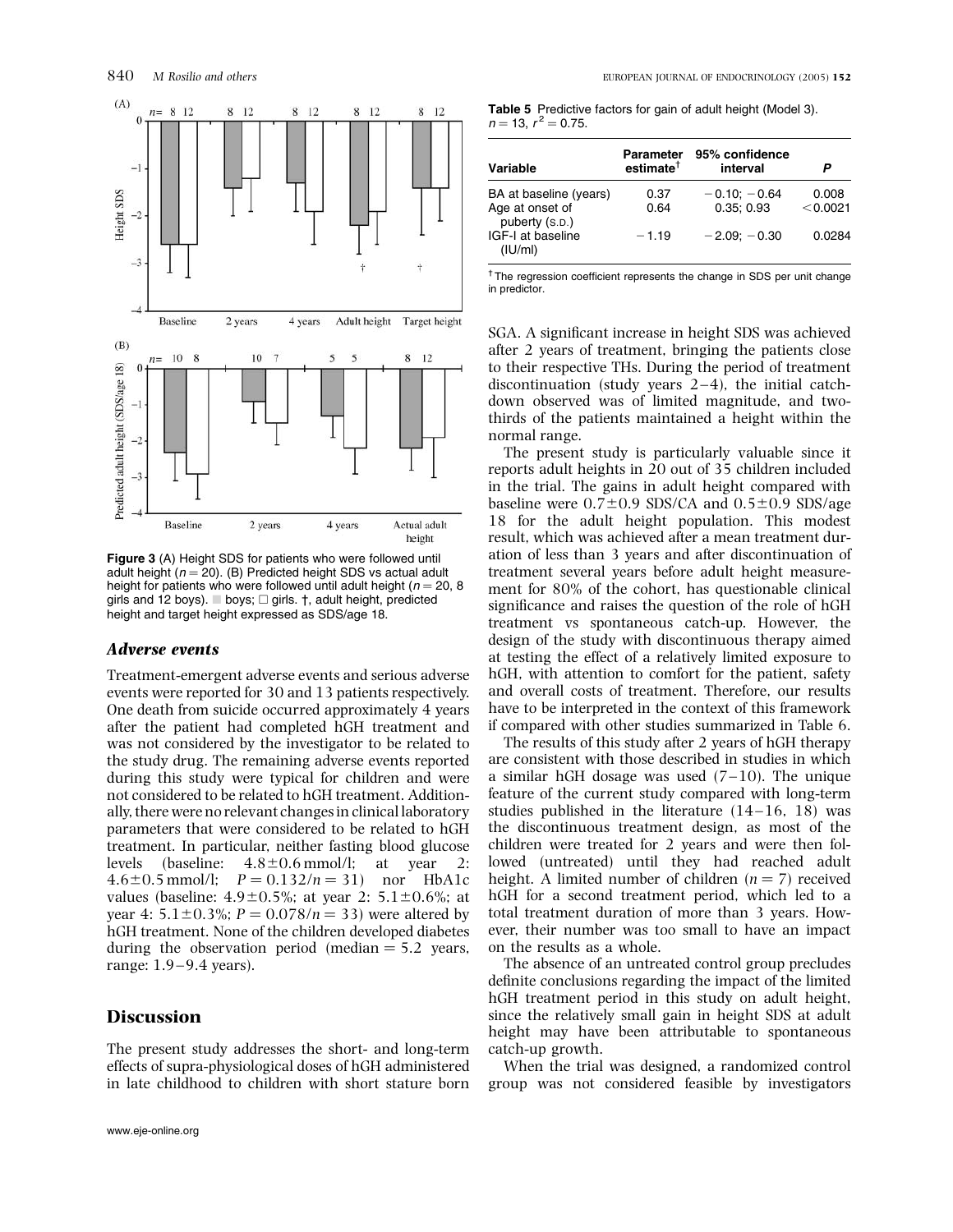| Table 6 Comparison of adult height data from studies in the literature. |  |  |
|-------------------------------------------------------------------------|--|--|
|                                                                         |  |  |

| Reference                        | n  | Mean age at study<br>inclusion (years) | hGH dosage<br>(mg/kg/day) | Duration of observation or<br>of hGH treatment (years) | <b>Adult height</b><br>gain (SDS) |
|----------------------------------|----|----------------------------------------|---------------------------|--------------------------------------------------------|-----------------------------------|
| Carel <i>et al.</i> 2003 (15)    | 33 | $12.9 \pm 1.4$                         | Untreated                 | 6 to 7                                                 | $0.5 \pm 0.8*$                    |
| Zucchini et al. 2001 (16)        | 20 | $10.7 \pm 0.6$                         | Untreated                 | <b>NA</b>                                              | $0.1 \pm 0.1$                     |
| Coutant <i>et al.</i> 1998 (18)  | 40 | $10.0 \pm 3.4$                         | Untreated                 | $4.6 \pm 2.5$                                          | $0.6 \pm 0.9*$                    |
| Van Pareren et al. 2003 (14)     | 15 | 7 to 8                                 | Untreated                 | $7.5 \pm 1.2$                                          | $0.3 + 0.7$                       |
| Coutant et al. 1998 (18)         | 70 | $10.0 + 2.5$                           | 0.02                      | $4.6 \pm 2.5$                                          | $1.0 \pm 0.8*$                    |
| Zucchini <i>et al.</i> 2001 (16) | 29 | $10.5 \pm 0.4$                         | 0.03                      | 4.6                                                    | $0.5 \pm 0.1$                     |
| Van Pareren et al. 2003 (14)     | 28 | $7.9 \pm 1.9$                          | 0.03                      | $7.9 \pm 1.7$                                          | $1.8 + 0.7$                       |
| Albanese <i>et al.</i> 1998 (17) | 12 | $7.6 \pm 2.1$                          | 0.05                      | 8.5                                                    | $1.5 \pm 0.3$                     |
| Carel et al. 2003 (15)           | 91 | $12.6 \pm 1.5$                         | 0.067                     | $2.7 \pm 0.6$                                          | $1.1 \pm 0.9*$                    |
| Van Pareren et al. 2003 (14)     | 54 | $8.2 \pm 1.9$                          | 0.067                     | $7.5 \pm 1.7$                                          | $2.1 \pm 0.8$                     |
| Current study                    | 20 | $9.6 \pm 0.9$                          | 0.067                     | $2.3 \pm 0.7$                                          | $0.7 + 0.9$                       |

 $NA = not available.$ 

\* Studies with results expressed in SDS/age 18.

and ethics committees. Therefore, it was originally planned to compare the patients in this study with a historical control group of patients selected in the mid-1980s. However, when the analysis was performed, major baseline differences, such as older age, lower birth length, or onset of puberty before the beginning of the observation (25% of patients in the historical control group), became obvious, and therefore, a comparison was deemed not to be appropriate. These patients have been described by Coutant et al. (18) and are referenced in Table 6.

Contradictory results regarding adult height in untreated patients – ranging from no catch-up growth (14, 16) to a mean spontaneous height gain of 0.5 SDS  $(15)$  or 0.6 SDS  $(18)$  – have been published (Table 6). One reason for these apparent discrepancies might be the variable age at inclusion of untreated patients. In the present study, children were included in the study at a mean CA of 9.7 years and were therefore closer to the onset of puberty than children in other studies (14, 17).

Sixty percent of the initial catch-up growth attained during hGH therapy was lost after treatment discontinuation, while the children in this study were followed up to adult height (mean loss of 0.5 SDS vs an initial height gain of 1.3 SDS). In comparison, patients who started hGH treatment in early puberty and who received a similar dose administered continuously for a mean of 2.7 years have shown greater height gains (15). The comparison of these two studies (15) and the current study) suggests that if hGH treatment is begun close to or during early puberty, it must be continued until adult height to ensure greater adult height gains.

Based on the multivariate analysis, the variability in height gain after 2 years of hGH treatment was best explained by BA retardation, height velocity and IGF-I levels at baseline. Children who grew faster during the first 2 years of the study had less pronounced BA retardation and greater height velocity at baseline. Additionally, they were likely to enter puberty during the first 2 years of the study (almost 50% of children were Tanner stage 2 at the end of year 2), as expected considering the mean age of the children at study entry. Patients with lower baseline IGF-I levels attained greater adult heights. As GH deficiency (GHD) was excluded before study entry, this finding suggests that for a given auxological (height SDS/CA) and maturational status (BA and pubertal stage), low IGF-I levels at baseline indicate a greater potential to respond to exogenous GH. This finding is similar to that reported for patients with GHD (29).

Mean age at onset of puberty was normal for the patients in the study, consistent with what has been observed in other studies with hGH treatment (9, 10, 12, 14, 30), despite the fact that untreated SGA children have been reported in the past to have an earlier onset of puberty than normal children (19, 31, 32). The multivariate analysis in this study revealed that children who were older at the onset of puberty had a greater height gain at adult height. This finding, which goes against what is known about growth, is probably due to the fact that most of the children entered puberty during the first 4 years of the study. In comparison, van Pareren et al. (14) did not identify age at onset of puberty as an important parameter in their prediction model for adult height.

No disturbance in glucose metabolism was observed, during either hGH treatment or the follow-up period. This is reassuring, although the size of the sample studied and the duration of follow-up cannot exclude longterm effects on glucose metabolism. Most adverse events were characteristic for a population composed of children, and were unrelated to hGH treatment.

In conclusion, the short-term beneficial effects of high-dose hGH treatment observed in the present study were not sustained at adult height in most patients, probably due to the discontinuous pattern of hGH administration. Our present results are complementary to other evidence accumulated on hGH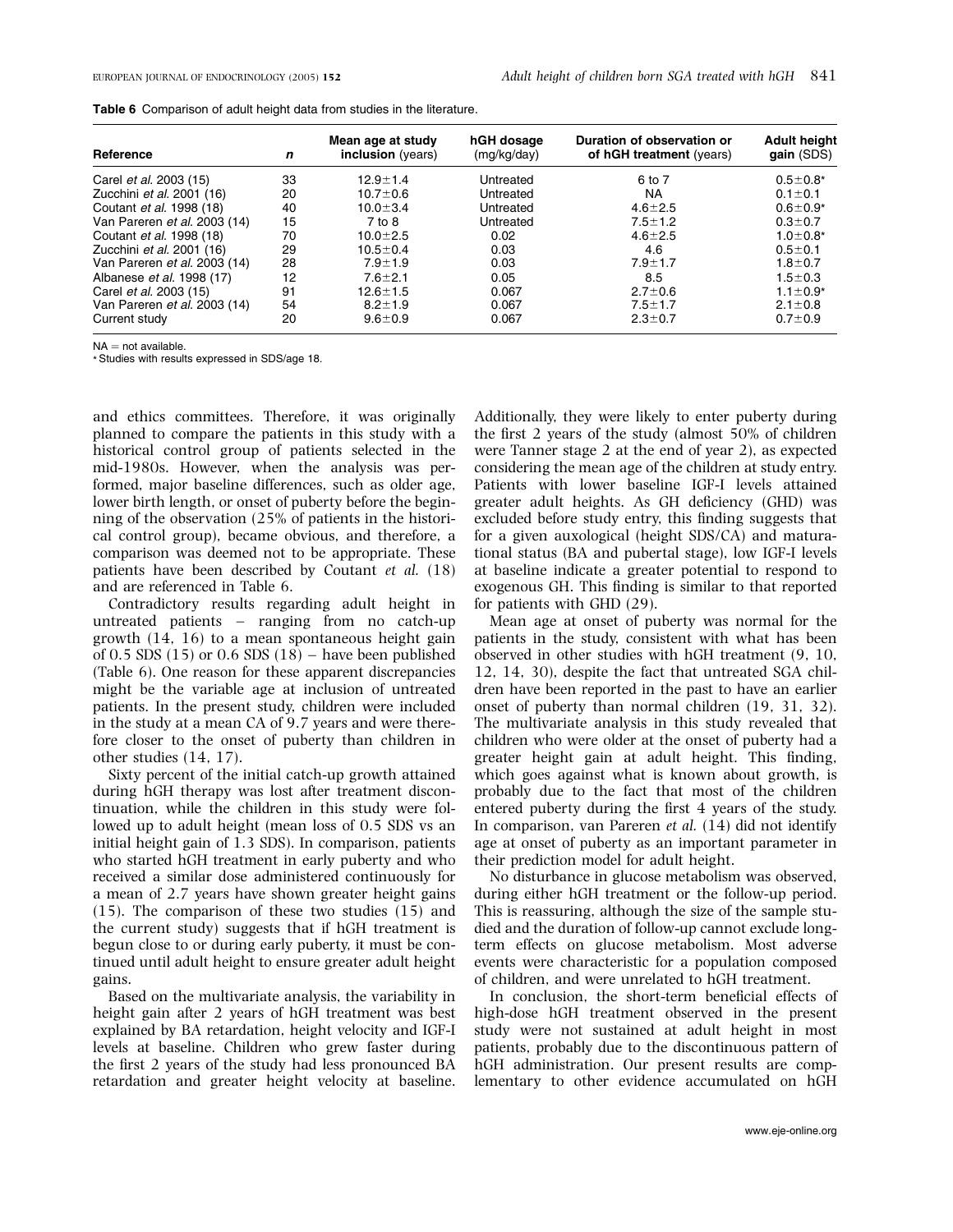treatment in similar patient populations. In particular, they point to the need for a better evaluation of the spontaneous growth potential and long-term response to treatment in order to individualize treatment decision and protocol, aiming at further improvement of the overall outcome.

# Acknowledgements

This work was sponsored by Eli Lilly and Company. JC Carel and JL Chaussain have received investigator fees from Lilly for this trial. E Ecosse has received a fee from Lilly for the statistical analysis work carried out.

The authors wish to thank all contributing investigators of the 0908 Lilly Study Group from the seven centers in France (P Chatelain and P Berlier, Lyon; M Colle, Bordeaux; C Jeandel and B Leheup, Nancy; Y Lebouc and S Cabrol, Trousseau Hospital, Paris; R Rappaport, Necker Hospital, Paris; M Tauber and C Pienkowski, Toulouse; and J-E Toublanc, St Vincent de Paul Hospital, Paris), as well as the Clinical Research staff of Lilly France (Nathalie Martin). We also wish to thank Gordon B Cutler Jr, Werner F Blum and Heike Jung for detailed critical review of the manuscript, and Anne M Wolka for editorial assistance.

## References

- 1 Karlberg J & Albertsson-Wikland K. Growth in full-term small-forgestational-age infants: from birth to final height. Pediatric Research 1995 38 733–739.
- 2 Hokken-Koelega ACS, de Ridder MAJ, Lemmen RJ, Den Hartog H, de Muinck Keizer-Schrama SMPF & Drop SLS. Children born small for gestational age: do they catch up? Pediatric Research 1995 38 267– 271.
- 3 Leger J, Levy-Marchal C, Bloch J, Pinet A, Chevenne D, Porquet D, Collin D & Czernichow P. Reduced final height and indications for insulin resistance in 20 year olds born small for gestational age: regional cohort study. British Medical Journal 1997 315 341–347.
- 4 Fitzhardinge PM & Inwood S. Long-term growth in small-for-date children. Acta Paediatrica Scandinaica 1989 349 (Suppl) 27–33.
- 5 Lee PA, Chernausek SD, Hokken-Koelega ACS & Czernichow P for the International Small for Gestational Age Advisory Board. International Small for Gestational Age Advisory Board consensus development conference statement: management of short children born small for gestational age, April 24-October 1, 2001. Pediatrics 2003 111 1253–1261.
- 6 Luo ZC, Albertsson-Wikland K & Karlberg J. Length and body mass index at birth and target height influences on pattern of postnatal growth in children born small for gestational age. Pediatrics 1998 102 E72.
- 7 Bundak R, Darendeliler F, Gunoz H, Bas F, Saka N & Neyzi O. Growth hormone treatment in short children with intrauterine growth retardation. Journal of Pediatric Endocrinology and Metabolism 2001 14 313–318.
- 8 Czernichow P. Treatment with growth hormone in short children born with intrauterine growth retardation. Endocrine 2001 15  $39 - 42$ .
- 9 de Zegher F, Albertsson-Wikland K, Wollmann HA, Chatelain P, Chaussain JL, Lofstrom A, Jonsson B & Rosenfeld RG. Growth hormone treatment of short children born small for gestational age: growth responses with continuous and discontinuous

regimens over 6 years. Journal of Clinical Endocrinology and Metabolism 2000 85 2816– 2821.

- 10 Sas T, de Waal W, Mulder P, Houdijk M, Jansen M, Reeser M & Hokken-Koelega A. Growth hormone treatment in children with short stature born small for gestational age: 5-year results of a randomized, double-blind, dose-response trial. Journal of Clinical Endocrinology and Metabolism 1999 84 3064–3070.
- 11 Fjellestad-Paulsen A, Simon D & Czernichow P. Short children born small for gestational age and treated with growth hormone for three years have an important catch-down five years after discontinuation of treatment. Journal of Clinical Endocrinology and Metabolism 2004 89 1234–1239.
- 12 Albanese A & Stanhope R. GH treatment induces sustained catchup growth in children with intrauterine growth retardation: 7 year results. Hormone Research 1997 48 173–177.
- 13 Chaussain JL, Chatelain P & Carel JC. The effect of long-term growth hormone treatment in children with short stature secondary to intrauterine growth retardation. Clinical Pediatrics and Endocrinology 1997 6 (Suppl 10) 123–127.
- 14 Van Pareren Y, Mulder P, Houdijk M, Jansen M, Reeser M & Hokken-Koelega A. Adult height after long-term, continuous growth hormone (GH) treatment in short children born small for gestational age: results of a randomized, double-blind, doseresponse GH trial. Journal of Clinical Endocrinology and Metabolism 2003 88 3584–3590.
- 15 Carel JC, Chatelain P, Rochiccioli P & Chaussain JL. Improvement in adult height after growth hormone treatment in adolescents with short stature born small for gestational age: results of a randomized controlled study. Journal of Clinical Endocrinology and Metabolism 2003 88 1587–1593.
- 16 Zucchini S, Cacciari E, Balsamo A, Cicognani A, Tassinari D, Barbieri E & Gualandi S. Final height of short subjects of low birth weight with and without growth hormone treatment. Archives of Disease in Childhood 2001 84 340–343.
- 17 Albanese A, Azcona C & Stanhope R. Final height in children with IUGR receiving GH treatment. Hormone Research 1998 50 (Suppl 3) Abstract P91.
- 18 Coutant R, Carel JC, Letrait M, Bouvattier C, Chatelain P, Coste J & Chaussain JL. Short stature associated with intrauterine growth retardation: final height of untreated and growth hormone-treated children. Journal of Clinical Endocrinology and Metabolism 1998 83 1070–1074.
- 19 Sempe M, Pedron G & Roy-Pernot MP. Auxology: Methods and Sequences. Paris: Theraplix, 1979.
- 20 Greulich WW & Pyle SI. Radiographic Atlas of Skeletal Development of the Hand and Wrist, edn 2. Stanford, CA: Stanford University Press, 1959.
- 21 Usher R & McLean F. Intrauterine growth of live-born Caucasian infants at sea level: standards obtained from measurements in 7 dimensions of infants born between 25 and 44 weeks of gestation. Journal of Pediatrics 1969 74 901–910.
- 22 Bayley N & Pinneau SR. Tables for predicting adult height from skeletal age: revised for use with the Greulich– Pyle hand standards. Journal of Pediatrics 1952 40 423–441.
- 23 Blethen SL, Baptista J, Kuntze J, Foley T, LaFranchi S & Johanson A. Adult height in growth hormone (GH)-deficient children treated with biosynthetic GH. The Genentech Growth Study Group. Journal of Clinical Endocrinology and Metabolism 1997 82 418–420.
- 24 Carel JC, Ecosse E, Nicolino M, Tauber M, Leger J, Cabrol S, Bastie-Sigeac I, Chaussain JL & Coste J. Adult height after long term treatment with recombinant growth hormone for idiopathic isolated growth hormone deficiency: observational follow up study of the French population based registry. British Medical Journal 2002 325 70– 77.
- 25 Tanner JM & Whitehouse RH. Clinical longitudinal standards for height, weight, height velocity, weight velocity, and stages of puberty. Archives of Disease in Childhood 1976 51 170–179.
- 26 Ranke MB. Towards a consensus on the definition of idiopathic short stature. Hormone Research 1996 45 (Suppl 2) 64-66.